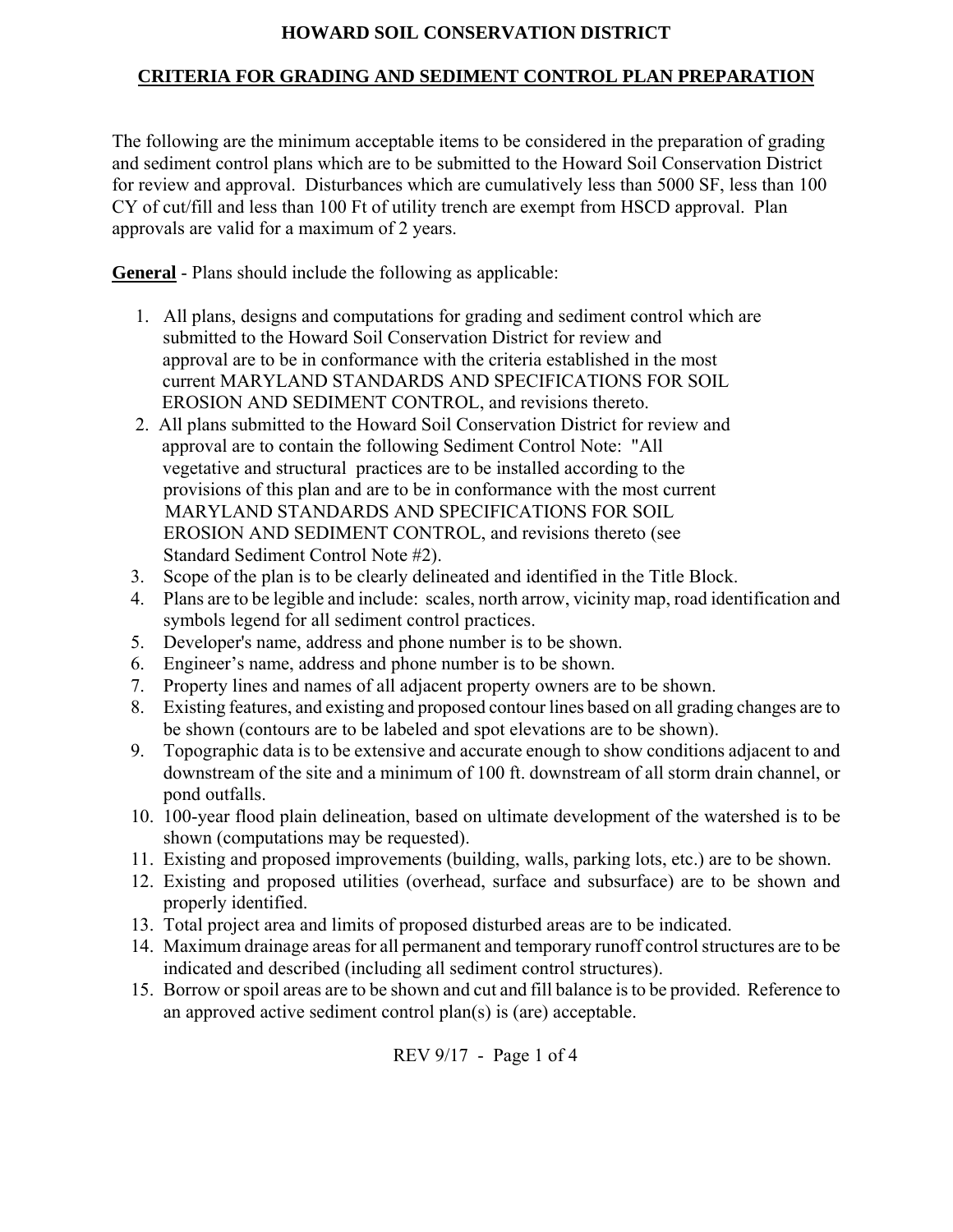- 16. The developer is responsible for the acquisition of all easements, rights, and/or rights of way (and proof of same) that may be required for the discharge of runoff water from sediment and erosion control practices, stormwater management practices and from storm drainage systems onto or across adjacent or downstream properties affected by this plan..
- 17. The developer is responsible for the acquisition (and proof of same) of all easements rights, and/or rights of way that may be required for grading and/or work on adjacent properties affected by this plan.
- 18. Temporary controls are to be built to control the 10-year runoff from bare upland soil.
- 19. Permanent controls are to be built to withstand the 100-year runoff from permanent upland development.
- 20. A detail of each temporary and permanent sediment control used must be provided on the plan.
- 21. Show all appropriate stream and wetland buffers.
- 22. Construction within, along or across stream channels shall, as a minimum also conform to criteria described under *Maryland's Guidelines to Waterway Construction* as published by WRA.

**Storm Drainage and Stormwater Management** - Plans should include the following as applicable:

- 1. Location and description of storm drainage system is required.
- 2. Proposed method of outfall stabilization that controls outfall velocities to allowable limits based on receiving channel characteristics and limitations is required (Computations are required to prove acceptability).
- 3. Outfall structure design and construction details are to be shown on the plan.
- 4. Existing and proposed permanent ponds within 200′ of development, both upstream and downstream, are to be shown and designated.
- 5. Appropriate design, computations and specifications for all ponds which will be permanent to the site are required. Most warrant USDA-NRCS design criteria (MD-378), (including required documentation) to be adhered to for HSCD review and approval. See "HSCD Criteria for Permanent Pond Plan Preparation".
- 6. Method permanent ditch and channel stabilization to conform to local soil limitations and characteristics is required (computations are required to prove acceptability).
- 7. Where drainage areas have been significantly altered, or redirected, or where overland flow is converted to point discharge, provide sufficient documentation that the land or channel below the discharge point will not erode, for each and every drainage area.

## **Grading and Sediment Control - Plans are to address the following as applicable:**

- 1. The plan is to address all aspects of the project from initial clearing to final stabilization of all disturbed areas of the site.
- 2. All planned structural measures (temporary or permanent) are to be sown on a plan view of the site.
- 3. Design considerations and computations are to be provided for all structural practices to verify their acceptability. The minimum data is to be that specified in the current *MARYLAND STANDARDS AND SPECIFICATIONS FOR SOIL EROSION AND SEDIMENT CONTROL, 2011* and revisions thereto. REV 9/17 – Page 2 of 4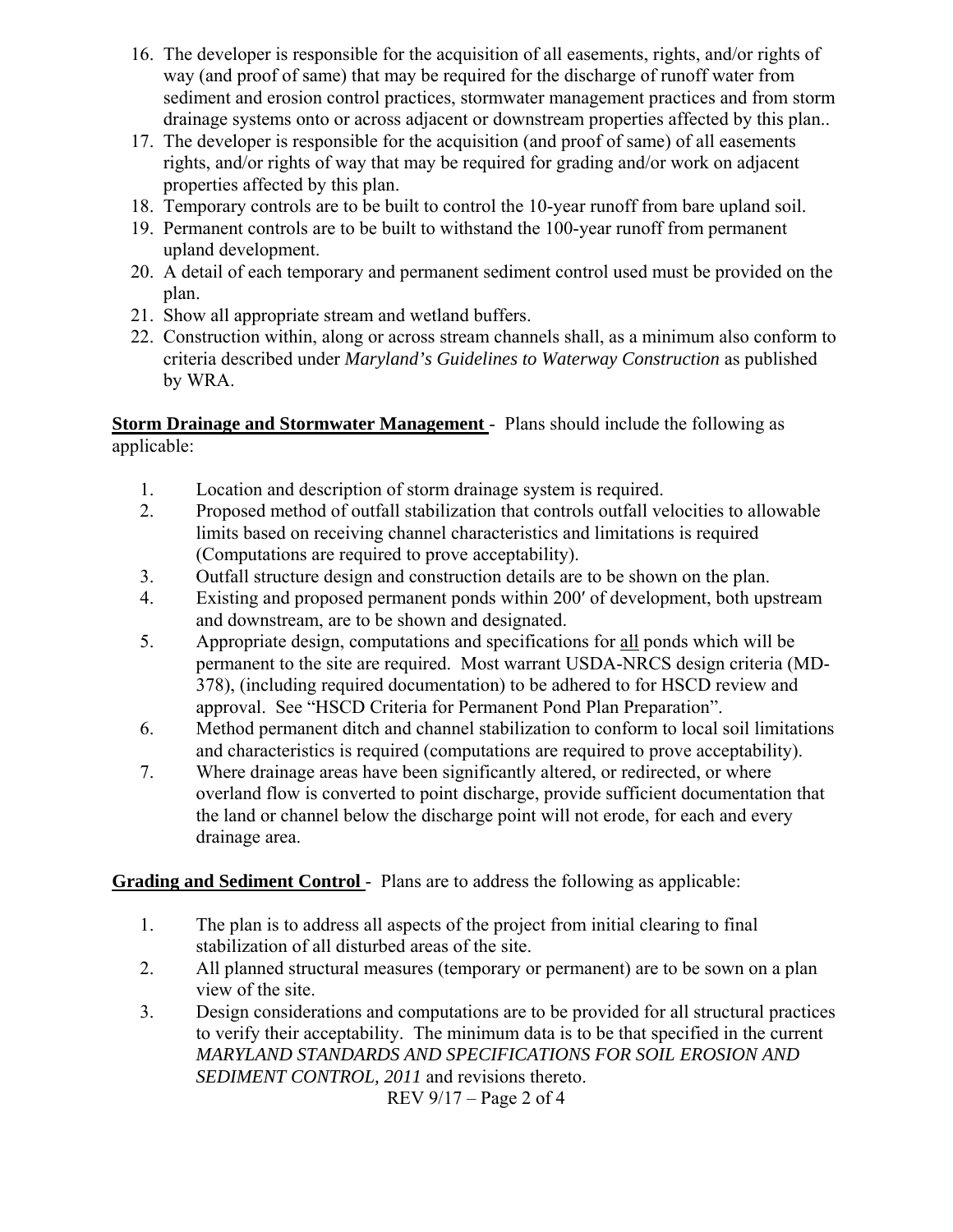- 4. If grading or sediment control is presented on two or more sheets, provide a composite-overall plan showing how the practices planned on individual sheets tie together.
- 5. Standard symbols are to be used to indicate all planned temporary practices.
- 6. Symbols are of acceptable for permanent practice designations.
- 7. Grading shown on all plans submitted to HSCD for review and approval must be in conformance with the minimum criteria established by the *Standards and Specifications for Land Grading*.
- 8. A Construction Schedule, Sequence of Construction, or Schedule of Activities is to be provided for all plans. This schedule is to detail how and where sediment control activities or installations are to take place chronologically with respect to all phases of construction. The sequence shall begin with "obtain a grading permit", followed by the installation of sediment control practices, then other construction activities, such as clearing, rough grading, storm drain installation, curb and street installation, building construction, paving, final stabilization. The last item shall be the removal of sediment control practices only upon receiving permission from the Ho. Co. Sediment Control Inspector.
- 9. The standard set of HSCD "Sediment Control Notes" must appear on all plans with a completed sit analysis.
- 10. Permanent and temporary seeding notes must be provided on plan, (see HSCD custom notes).
- 11. Provide spot elevations for dikes and swales installed at <1% grade.
- 12. Contours within traps must be shown.
- 13. All permanent ditches swales and other areas of concentrated flow must receive protection in form of either sod, jute/excelsior matting, or rip-rap.
- 14. Horizontal dewatering devices are not permitted.

**Certification and Approval Blocks - are** required on all grading and sediment control plan sheets as follows:

- 1. Appropriate Developer (owner's) Certification is to be provided and signed with name printed under signature.
- 2. Appropriate Engineer's Certification is to be provided, signed and name printed under signature, and sealed.
- 3. Howard Soil Conservation District approval block is to be provided.

## **Additional Basic Principles of Erosion and Sediment Control**

1. Keep erosion and sediment controls simple, i.e., use future SWM ponds for E/S control wherever possible and do not block inlets which outfall to sediment basins.